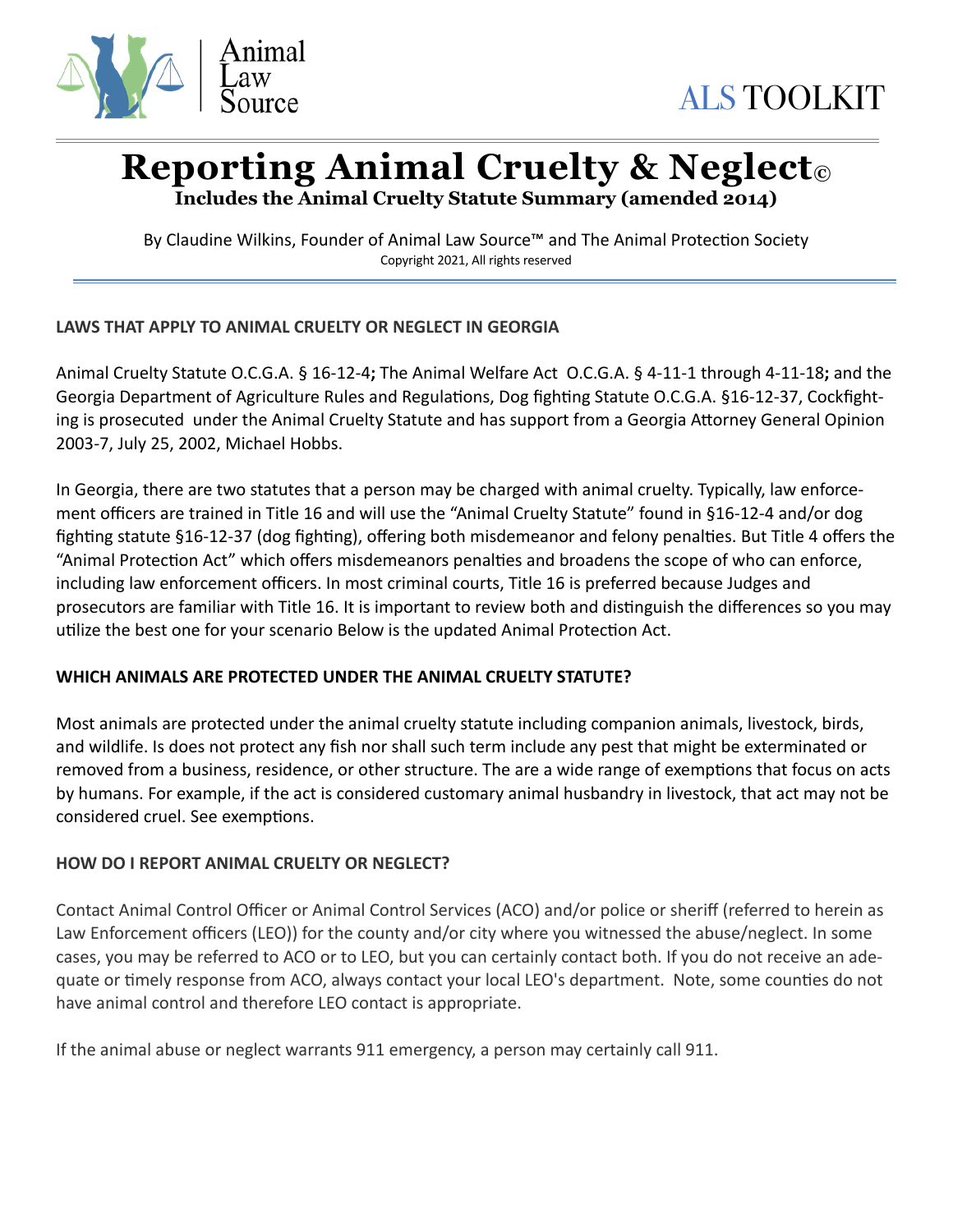

If an animal is subject to regulatory rules under the Georgia Department of Agriculture (GADOA), we recommend to ALWAYS contact local enforcement first (ACO/Police or Sheriff) and then contact the GADOA soon after. The criminal case will be handled by local LEO and/or ACO and the regulatory violation will be handled by the GADOA.

**Note:** Criminal cases are handled under their judiciary branch of the government and regulatory violations are handled under the executive branch of the government. Both can work simultaneously, and one should not affect the other. Both agencies can work together. More importantly, if a crime has occurred, local ACO and/or LEO should always be contacted first.

#### **REPORTING TO THE GEORGIA DEPARTMENT OF AGRICULTURE (GADOA):**

The GADOA only governs "licensed" or "should be licensed" pet dealers who have dogs, cats, exotic birds, pet rabbits, pot-bellied pigs, equine cases, livestock case, circus or zoo animals. The GADOA does not prosecute animal fighting cases.

Please refer to the following lists to report animal abuse/cruelty or humane care violations against different species:

**For Companion Animals** (e.g., dogs, cats, exotic birds, pet rabbits, pot-bellied pigs)

- Report those persons holding (or should be) an Animal Protection License issued by the Georgia Department of Agriculture (or those that should be licensed) to the Animal Protection Section at 1-800-282-5852, ext. 4914 or 404-656-4914, Monday-Friday, 8:00 a.m.-4:30 p.m. ). Take a look at their website list "[Who](http://agr.georgia.gov/who-is-required-to-be-licensed.aspx)  [must be licensed in Georgia?](http://agr.georgia.gov/who-is-required-to-be-licensed.aspx)"
- Report all other persons to your local law enforcement agency and the animal control office, if one exists in the area. Please report to law enforcement using the non-emergency number, unless the alleged perpetrator is actively involved in an act that threatens an animal's life or if the animals life is in danger or suffering. If you suspect other crimes (e.g., illegal drug activity or gambling) are involved, be sure to report this as a part of the call.

**For Equine** (e.g., horses, mules, donkeys, zebras)

Equines are protected both under the animal cruelty statute and various other laws and rules in Georgia. Report to the Georgia Department of Agriculture Equine Health Section at 1-800-282-5852, ext. 1500 or 404-656-3667, Monday-Friday, 8:00 a.m.-4:30 p.m. or to the local law enforcement agency and the animal control office, if one exists in the area.

**For other Livestock** (e.g., cattle, swine, goats, sheep, poultry, llamas)

- Report to the Georgia Department of Agriculture Livestock Poultry Field Forces at 1-800-282-5852, ext. 1500 or 404-656-3667, Monday-Friday, 8:00 a.m.-4:30 p.m.
- Report to your local municipal or county police department or county sheriff's department.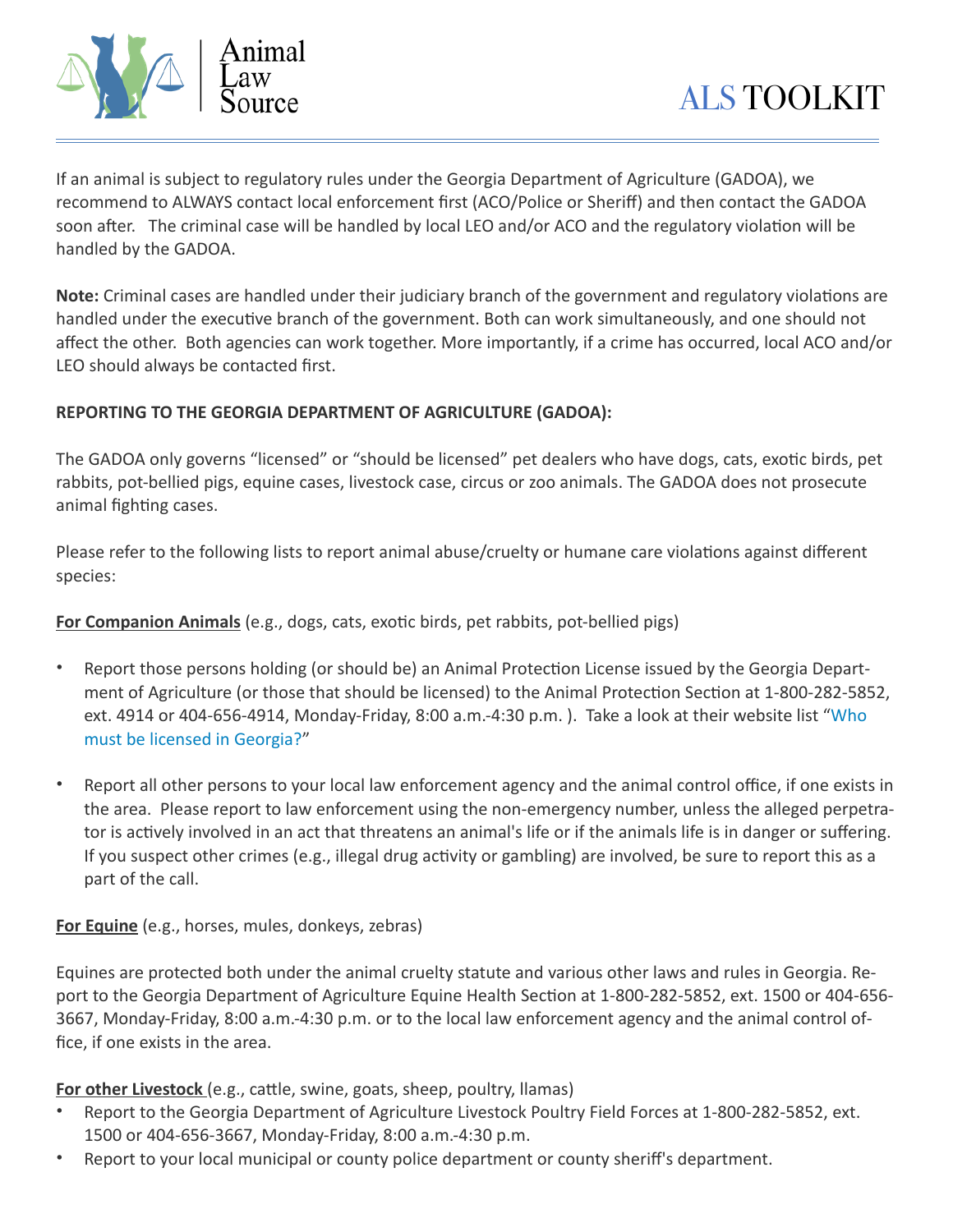

**For Circus or Zoo Animals** (e.g., elephants, primates, big cats, circus dogs)

Report to the U. S. Department of Agriculture, Animal and Plant Health Inspection Service, Animal Care, Regional Office, Raleigh, N.C. at 919-716-5532, Monday-Friday, 8:00 a.m.-4:30 p.m. They license animal dealers (pet wholesalers, animal brokers, laboratory animal breeders and dealers, exotic and wild animal dealers), animal transporters (commercial airlines), animal exhibitors (circuses, zoos, promotional animal exhibits), and research facilities. They enforce the federal Animal Welfare Act and the Code of Federal Regulations, Title 9, Chapter 1, Subchapter A. For more information, visit the USDA website.

You may wish to visit the website for the Georgia Department of Agriculture (GDOA) for more informatio[n](http://agr.georgia.gov/animal-protection-faqs.aspx) on animal protection, [cruelty to animals](http://agr.georgia.gov/animal-cruelty-faqs.aspx) and requirements for licensing of animal care organizations. You may also wish to consult the website for your local animal control facility, if one exists in your county. Additional information can be found about animal abuse on this site.

**REPORTING CAPTIVE WILDLIFE OR EXOTIC ANIMALS** (e.g., whitetail deer, raptors, large cats)

Report to the Georgia Department of Natural Resources, Wildlife Resources Division at 770-761-3044, Monday-Friday, 8:00 a.m.-4:30 p.m. Ask for the region the animal is located. They will provide you the local contact. They license individuals and companies engaged in the exhibition of wildlife and exotic animals (not normally domesticated) and enforce the Standards for Humane Handling and Care, O.C.G.A. §27-5-6. For more information, visit the Department of Natural Resources website.

# **WHAT DOCUMENTATION DO I NEED BEFORE REPORTING ALLEGED ANIMAL ABUSE/CRUELTY?**

In order for your report to be addressed quickly and effectively, the local police/sheriff (LEOs), animal control (ACO) and/or the Georgia Department of Agriculture (GADOA) (or all of the above) asks that you provide with the following information:

**Witness**: The name, address, and telephone number of the person who witnessed the alleged incident. Such information may be kept confidential, depending on the particular agency; however, it is helpful for investigators to have a point of contact in the event of misdirection or miscommunication. Remember, the burden of proof falls upon the accuser.

**Who**: An accurate identity of the alleged perpetrator, if known, including name, address and telephone number, if possible and known associates or co-participants in the alleged criminal activity?

**What and How**: An accurate and exact description of the incident witnessed. The investigator must receive sufficient details and be able to verify substantial portions of the information as true before being used to establish probable cause. Document complete descriptions of the animals and associated conditions and include:

- Pertinent conversations with the alleged perpetrator.
- Eyewitness accounts to reconstruct the exact happenings of what and how the incident occurred (written notes and PHOTOGRAPHS are very valuable - a picture is worth a thousand words);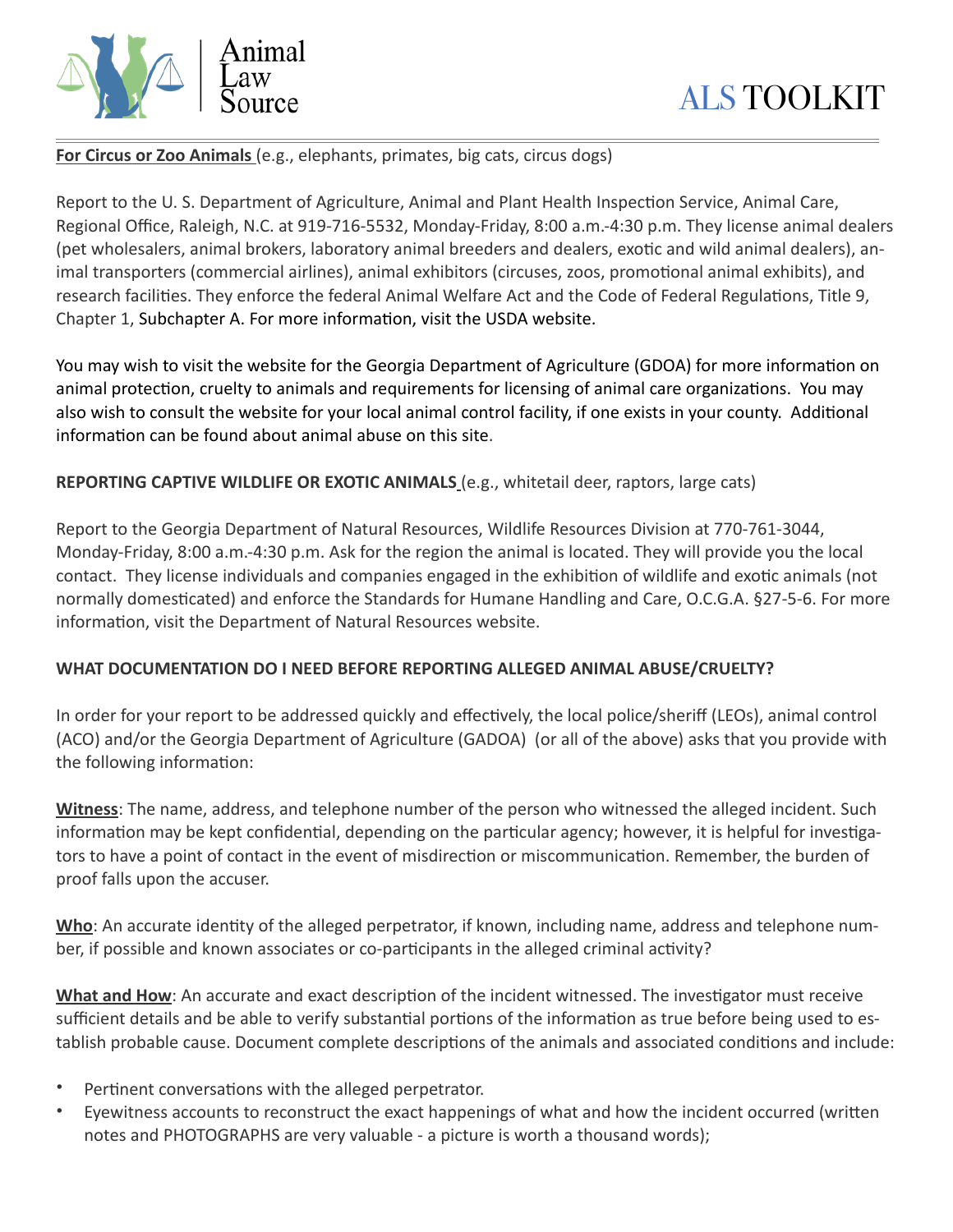



- Written documents or reports that verify conditions (i.e., veterinary examination findings);
- The date(s) and time(s) of the incident(s)

**Where**: The specific location where the incident was witnessed (physical address and city, community, or county), including directions.

# **STATE ANIMAL CRUELTY LAW O.C.G.A. § 16-12-4;**

A violation of this law warrants an arrest and defendant will be finger printed. Animal Control, Georgia Department of Agriculture (GA DOA) Inspector and other agencies must work with POST officer to handle offenses under this statute involving arrests.

# **SUMMARY**

In summary, the net gain from the 2014 amendments to the AC statute, under HB 863, compared to old law are:

- Removal of confusing language regarding starvation
- Felony punishment for poisoning cases that don't result in death. pain;
- Felony punishment for "torture" cases that don't result in death, serious disfigurement, or loss of body part but produces infliction of or subjection to severe or prolonged physical pain;
- $1 10$  enhancement for second felony.

# **WHICH ANIMALS ARE COVERED UNDER THIS LAW?**

**O.C.G.A. § 16-12-4. (1)** "Animal" shall not include any fish nor shall such term include any pest that might be exterminated or removed from a business, residence, or other structure.

# **WHICH COURT WILL HEAR THESE CASES?**

This is a "State" violation, not a local ordinance violation and therefore cases will be handled in State court for misdemeanor charges or Superior Court for felony charges. If not handled in Magistrate court.

#### **WHO CAN ENFORCE THIS LAW?**

POST certified officers shall have the authority to enforce O.C.G.A.  $\S$  16-12-4; animal control officers and the Department of Agriculture Commissioner appointee (i.e. state GA DOA Inspectors) may work with POST officers in these cases and share evidence. More authority is given to animal control officers and GA DOA inspectors under title 4, the Animal Protection Act (APA) which is not the same law as the Animal Cruelty Statute. More on the differences between these two state laws below (scroll down).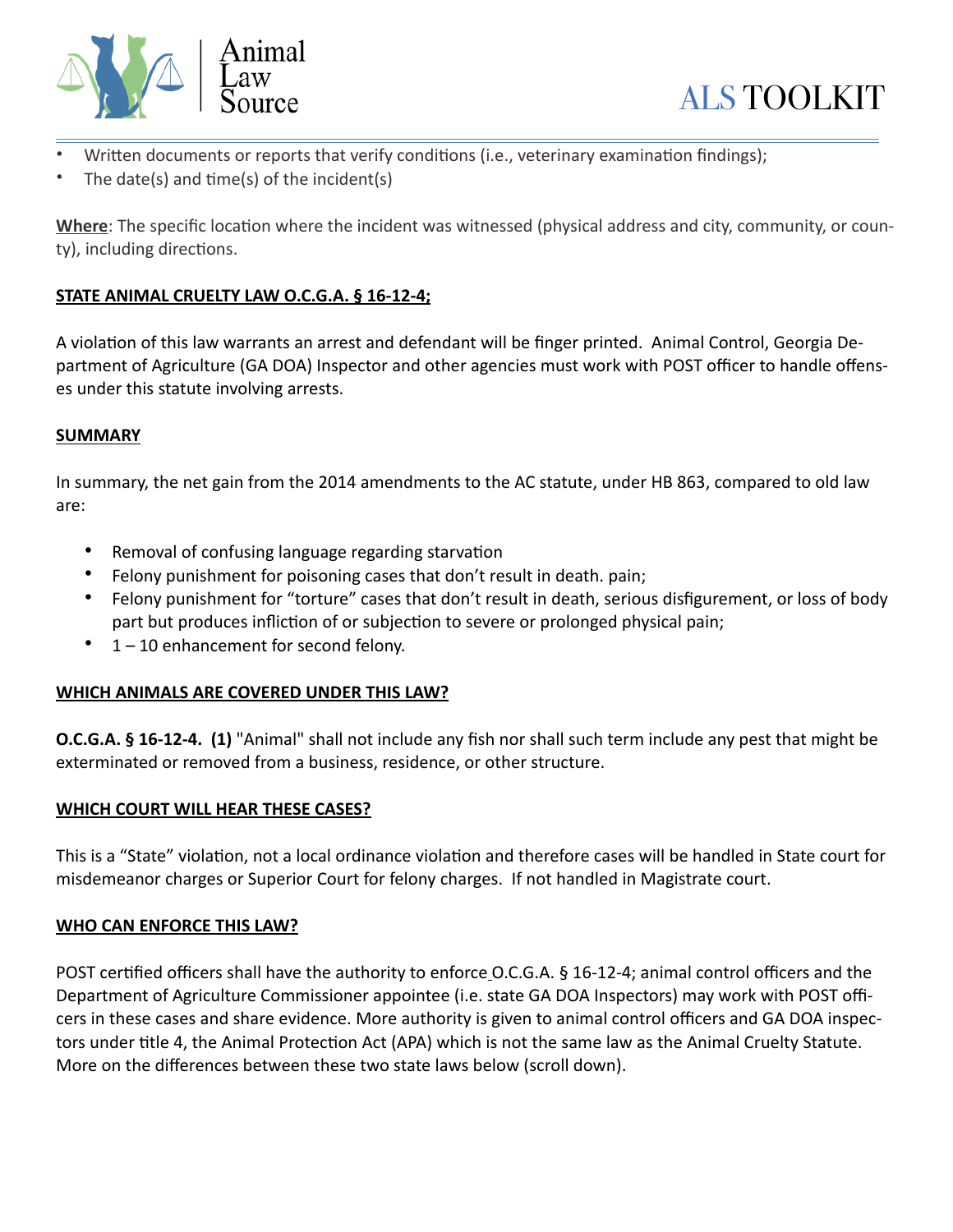

#### **HOW IS THE ANIMAL CRUELTY STATUTE DIFFERENT THAN THE ANIMAL PROTECTION ACT?**

There is a lot of confusion since we have two Georgia state crimes related to animal cruelty. When choosing, we recommend using the Animal Cruelty Statute (ACS), O.C.G.A §16-12-4, versus the Animal Protection Act (APA), O.C.G.A. §4-11-1 through 4-11-18. Most law enforcement officers, judges and prosecutors are trained in Title 16 crimes, not in title 4. They typically choose the Animal Cruelty Statute, O.C.G.A. §16-12-4 and/or dog fighting statute §16-12-37 (dog fighting), offering both misdemeanor and felony penalties. The APA does not offer a felony provision. Cockfighting is considered animal cruelty under O.C.G.A. §16-12-4 (per the Attorney General Opinion). The Animal Protection Act, under title 4, includes misdemeanor penalties and broadens the scope of "who" can enforce it. More on that below. It is important to review both and distinguish the differences so you may utilize the best one for your scenario.

#### **IMPOUND OF ANIMAL (EVIDENCE IN YOUR CRIMINAL CASE)**

Police are authorized to impound an animal(s) as evidence just like any criminal case. Animals are considered evidence in the case, but they are also victims in the case. Some local ordinances and/or state regulations authorized non-police officers to impound animals as well. In fact, a criminal case involving an animal should be treated no differently than any other case when it comes to collecting and preserving evidence.

All evidence associated with the crime which may include the animals(s) plus whatever was used in association with the crime related to the animals. For example, the appurtenances, the housing (lack of), enclosures gates, fencing, food bowls, food or contaminated food, training materials, vet or medical supplies, tools, drugs, supplements, computers, technical devices, and more can be considered evidence in the animal crime.

Evidentiary animals need proper care and housing and it is the impounding agency's job to ensure the animal(s) is/are well cared for. While the ACS does not provide specifics for the impound of an animal, there are other laws that allow for the owner of the animal to front the cost of the impound, transport, care, vetting and housing of evidence animal(s) should the defendant fail to relinquish the animal(s) to the state. See Cost of Animal Care Bond Law here.

A specific impound section can be found under O.C.G.A. §4-11-9.2. In particular, it mentions O.C.G.A. [§16-12-4](https://advance.lexis.com/document/?pdmfid=1000516&crid=e818161e-d464-4ded-8c7b-2e433e9db4c9&pddocfullpath=/shared/document/statutes-legislation/urn:contentItem:5Y3H-8391-DXHD-G07S-00000-00&pddocid=urn:contentItem:5Y3H-8391-DXHD-G07S-00000-00&pdcontentcomponentid=6306&pdteaserkey=sr1&pditab=allpods&ecomp=rpnqk&earg=sr1&prid=c92f0c1d-67c4-4134-afde-b6dc6d7e4de5) Section 4-11-9.3. Caring for an impounded animal:

(a) It shall be the duty of any person impounding an animal under Code Section 4-11-9.2, [16-12-4,](https://advance.lexis.com/document/?pdmfid=1000516&crid=e818161e-d464-4ded-8c7b-2e433e9db4c9&pddocfullpath=/shared/document/statutes-legislation/urn:contentItem:5Y3H-8391-DXHD-G07S-00000-00&pddocid=urn:contentItem:5Y3H-8391-DXHD-G07S-00000-00&pdcontentcomponentid=6306&pdteaserkey=sr1&pditab=allpods&ecomp=rpnqk&earg=sr1&prid=c92f0c1d-67c4-4134-afde-b6dc6d7e4de5) or [16-12-37](https://advance.lexis.com/document/?pdmfid=1000516&crid=e818161e-d464-4ded-8c7b-2e433e9db4c9&pddocfullpath=/shared/document/statutes-legislation/urn:contentItem:5Y3H-8391-DXHD-G07S-00000-00&pddocid=urn:contentItem:5Y3H-8391-DXHD-G07S-00000-00&pdcontentcomponentid=6306&pdteaserkey=sr1&pditab=allpods&ecomp=rpnqk&earg=sr1&prid=c92f0c1d-67c4-4134-afde-b6dc6d7e4de5) to make reasonable and proper arrangements to provide the impounded animal with humane care and adequate and necessary veterinary services. Such arrangements may include, but shall not be limited to, providing shelter and care for the animal at any state, federal, county, municipal, or governmental facility or shelter; contracting with a private individual, partnership, corporation, association, or other entity to provide humane care and adequate and necessary veterinary services for a reasonable fee; or allowing a private individual, partnership, corporation, association, or other entity to provide humane care and adequate and necessary veterinary services as a volunteer and at no cost.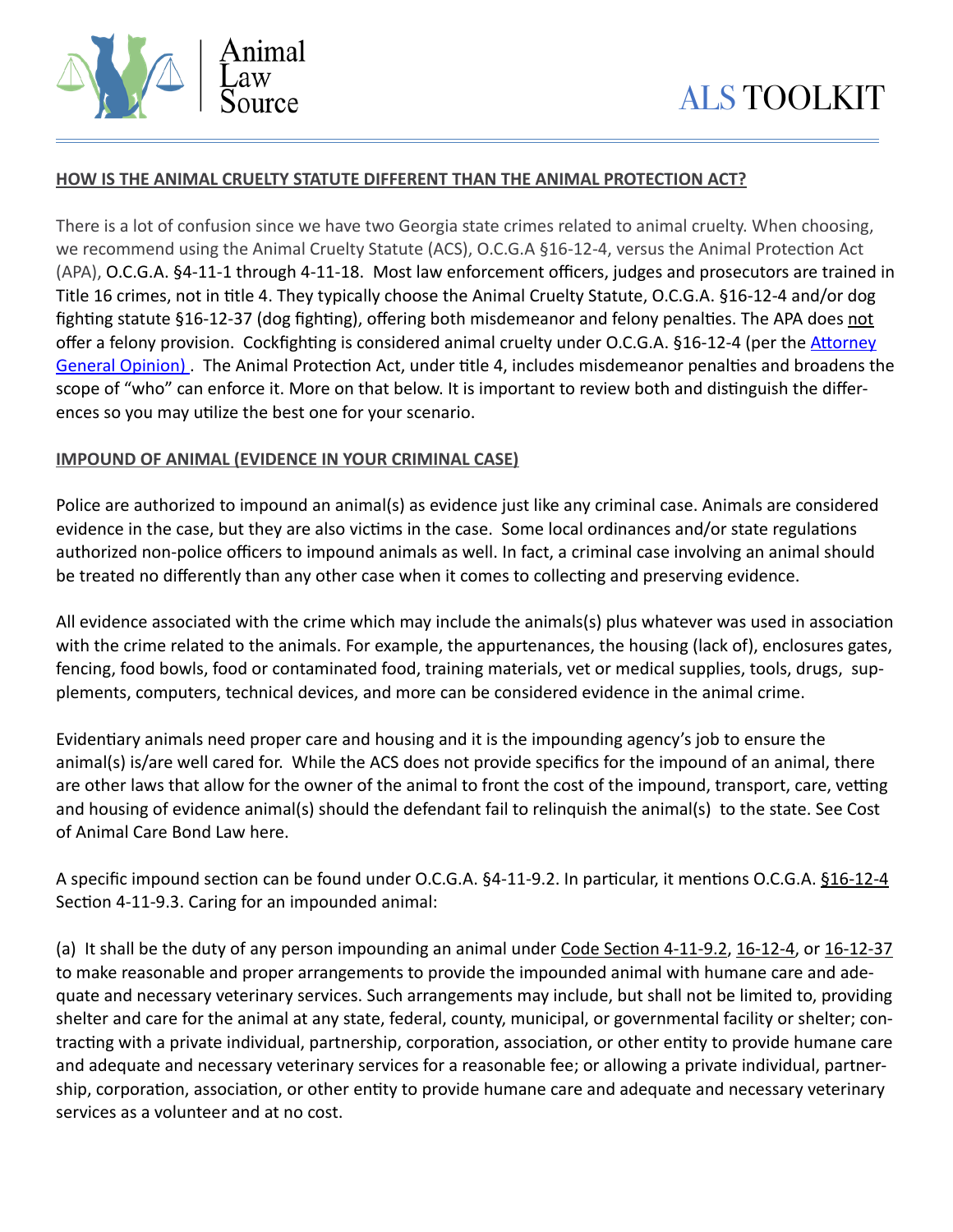

(b) Any person impounding an animal under this article or Code Section  $16-12-4$  or  $16-12-37$  or providing care for an impounded animal shall have a lien on such animal for the reasonable costs of caring for such animal. Such lien may be foreclosed in any court of competent jurisdiction to hear civil cases. Liens shall be foreclosed in magistrate courts only when the amount of the lien does not exceed the jurisdictional limits established by law for such courts.

(c) Any person impounding an animal under this article shall be authorized to return such animal to its owner, upon payment by the owner of all costs of impoundment and care and upon the entry of a consent order, unless such owner has been convicted of, pled guilty to, or pled nolo contendere to animal cruelty or dog fighting under any local, state, or federal law, regulation, or ordinance, or in a prior administrative or legal action in this state or any other state, was found to have failed to provide humane care to an animal, committed cruelty to animals, or committed an act prohibited under Code Section 16-12-37 in violation of the laws of this state or of the United States or any of the several states. Such consent order shall provide conditions relating to the care and treatment of such animal, including, but not limited to, the following, that:

(1) Such animal shall be given humane care and adequate and necessary veterinary services.

- (2) Such animal shall not be subjected to cruelty; and
- $(3)$  The owner shall comply with this article.

(d) (1) The provisions of subsection (c) of this Code section shall not apply to an animal that was an object or instrumentality of a crime. Any agency impounding an animal as a result of a violation of Code Section [4-11-9.2, 16-12-4](https://advance.lexis.com/document/?pdmfid=1000516&crid=e818161e-d464-4ded-8c7b-2e433e9db4c9&pddocfullpath=/shared/document/statutes-legislation/urn:contentItem:5Y3H-8391-DXHD-G07S-00000-00&pddocid=urn:contentItem:5Y3H-8391-DXHD-G07S-00000-00&pdcontentcomponentid=6306&pdteaserkey=sr1&pditab=allpods&ecomp=rpnqk&earg=sr1&prid=c92f0c1d-67c4-4134-afde-b6dc6d7e4de5), or [16-12-37](https://advance.lexis.com/document/?pdmfid=1000516&crid=e818161e-d464-4ded-8c7b-2e433e9db4c9&pddocfullpath=/shared/document/statutes-legislation/urn:contentItem:5Y3H-8391-DXHD-G07S-00000-00&pddocid=urn:contentItem:5Y3H-8391-DXHD-G07S-00000-00&pdcontentcomponentid=6306&pdteaserkey=sr1&pditab=allpods&ecomp=rpnqk&earg=sr1&prid=c92f0c1d-67c4-4134-afde-b6dc6d7e4de5) shall not return such animal to its owner.

(2) Any agency having custody of an animal that was seized as an object or instrumentality of a crime may, with the consent of the prosecuting attorney, apply to the court having jurisdiction over the offense for an order authorizing such agency to dispose of the animal prior to trial of the criminal case as provided by law.

# **MISDEMEANOR**

The misdemeanor violation is found under O.C.G.A  $$16-12-4$  (b). They are further broken down in to two categories O.C.G.A §16-12-4 (b) (1) or O.C.G.A §16-12-4 (b) (2)

# **§ 16-12-4.**

**(b)** A person commits the offense of cruelty to animals when he or she:

**(1)** Causes physical pain, suffering, or death to an animal by any unjustifiable act or omission *(note, prosecutors do not have to prove "intent" under this section, click here for cases*); or

**(2)** Having intentionally exercised custody, control, possession, or ownership of an animal, fails to provide to such animal adequate food, water, sanitary conditions, or ventilation that is consistent with what a reasonable person of ordinary knowledge would believe is the normal requirement and feeding habit for such animal's size, species, breed, age, and physical condition.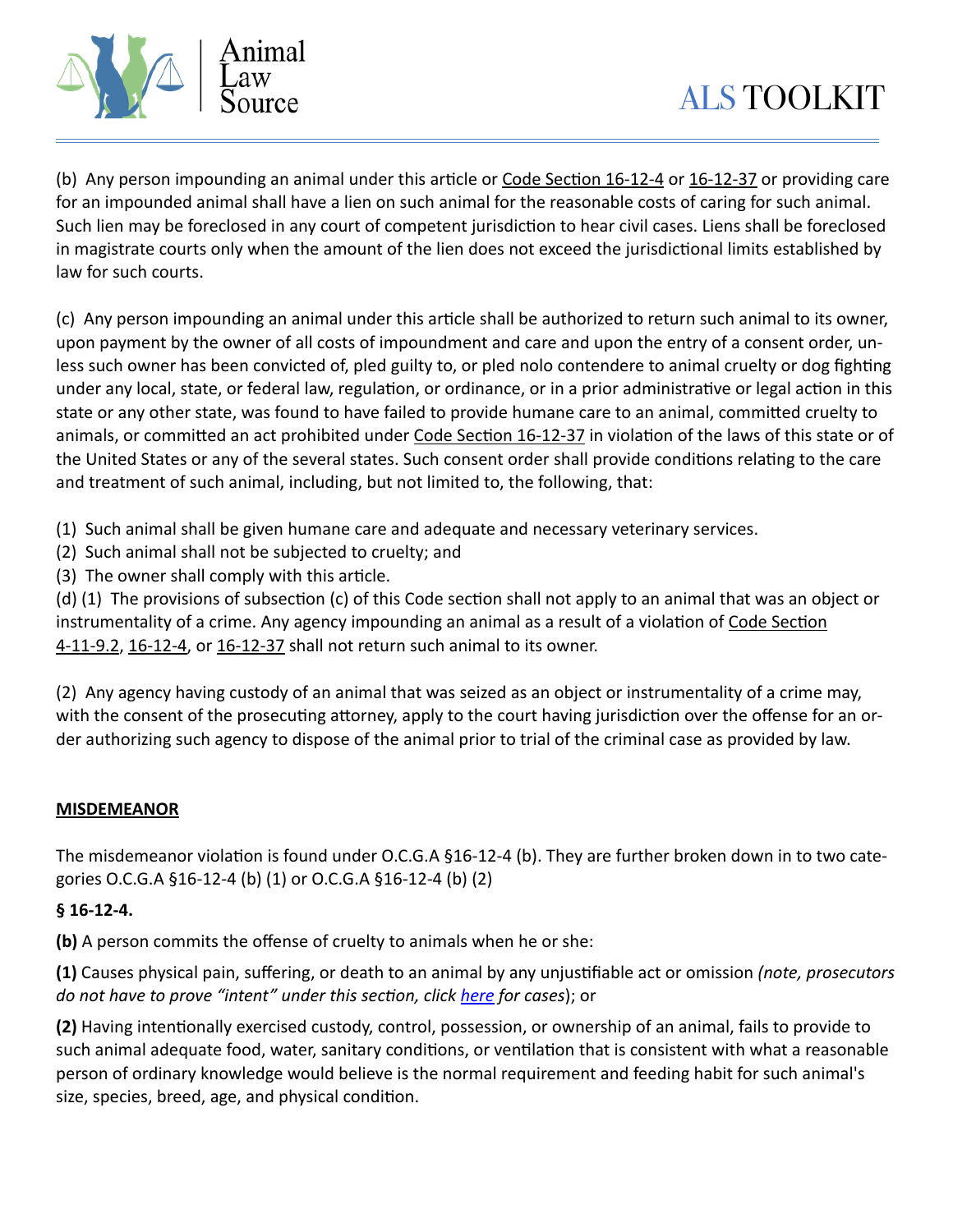

# **Penalty**

**(c)** Any person convicted of the offense of cruelty to animals shall be guilty of a misdemeanor; provided, however, that any person who has had a prior adjudication of guilt for the offense of cruelty to animals or aggravated cruelty to animals, or an adjudication of guilt for the commission of an offense under the laws of any other state, territory, possession, or dominion of the United States, or of any foreign nation recognized by the United States, which would constitute the offense of cruelty to animals or aggravated cruelty to animals if committed in this state, including an adjudication of a juvenile for the commission of an act, whether committed in this state or in any other state, territory, possession, or dominion of the United States, or any foreign na tion recognized by the United States, which if committed by an adult would constitute the offense of cruelty to animals or aggravated cruelty to animals, upon the second or subsequent conviction of cruelty to animals shall be guilty of a misdemeanor of a high and aggravated nature.

#### **Shelter and Vet Care**

In misdemeanor cases involving lack of shelter or vet care; the prosecutors can charge either or both under "omission" found under O.C.G.A §16-12-4 (b) (1). Examples of these type of cases would be: failure to provide proper shelter, exposure to elements, animal kept in crate exposed to elements or crated for long periods of time, size of shelter too small for animal to properly lay or stand, pet is provided a pet house but due hot temperatures or lack of shade, the pet cannot escape the heat, same for cold temperatures.

Failure to provide vet care is treated the same and can be charged under O.C.G.A §16-12-4 (b) (1). Prior to these 2014 amendments, the old law treated shelter and vet care the same way (under "omission"). Coincidentally, under title 4, the Animal Protection Act, which is often confused with the Animal Cruelty Statute (Title 16), offers a definition and violation specific to "failure to provide shelter and vet care".

**Examples:** Failure to provide proper shelter, exposure to elements; animal is unable to retreat from rain, snow, hail, direct sun/heat, extreme cold & wind; animal crated for a long period of time; size of shelter is too small for animal to properly lay or stand; pet is provided a pet house - but due hot temperatures or lack of shade, the pet cannot escape the heat, same for cold temperatures; failure to provide heating or cooling even if shade or shelter does not provide relief from heat or cold, failure to properly ventilate a shelter; using caustic cleaning materials that affect animals health.

Failure to provide vet care is treated the same, under "omission". Prior to the 2014 animal cruelty law amendments, our old cruelty statute treated shelter and vet care the same way (under "omission"). Coincidentally, under title 4, the Animal Protection Act (APA), which is often confused with the ACS, O.C.G.A §16-12-4, offers a definition and violation specific to "failure to provide shelter and vet care". The APA only offers a misdemeanor violations.

Under Animal Cruelty Statute, O.C.G.A §16-12-4, a felony violation is available if malice can be proven, among other elements to the crime.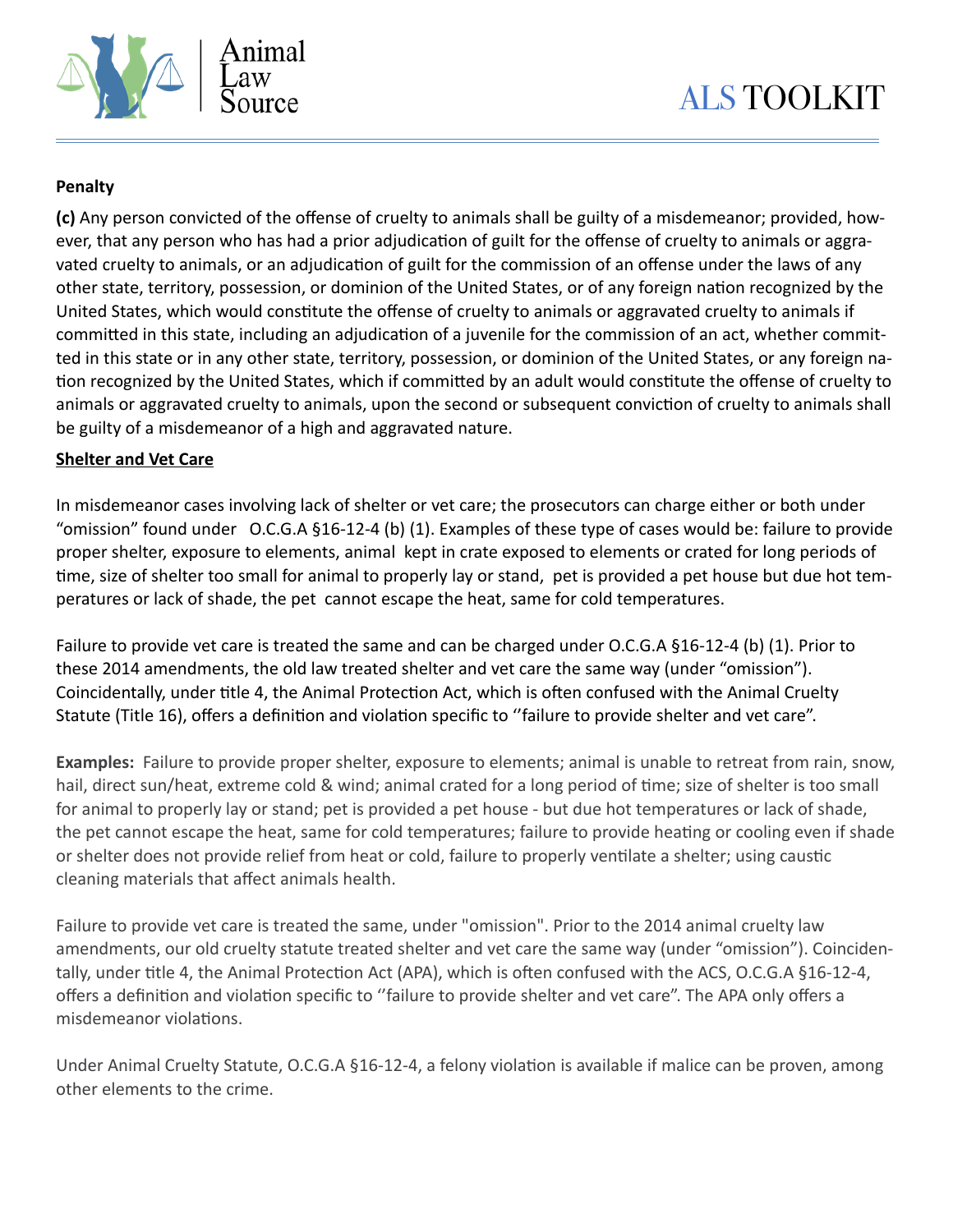

#### **In-grown collar**

In misdemeanor cases involving a person who, without malice, abused an animal or neglected an animal by allowing it to have in-grown collar, the prosecutor will charge it under "any unjustifiable act or omission" or O.C.G.A §16-12-4 (b) (1). Therefore, a prosecutor will have to prove:

**1)** That a person caused physical pain, suffering, or death to an animal by any unjustifiable act or omission

#### **Neglect**

In misdemeanor cases involving neglect specific to: adequate food, water, sanitary conditions, or ventilation the prosecutor will have to prove 3 things:

- **1)** That a person had intentionally exercised custody, control, possession, or ownership of an animal (proving possession will be the easiest of these), **and**
- **2)** The person failed to provide to such animal adequate food, water, sanitary conditions, or ventilation; **and**
- **3)** The neglect will be based on what a reasonable person of ordinary knowledge would believe is the normal requirement for that type of animal.

#### **MISDEMEANOR OR FELONY?**

If a prosecutor **cannot** prove that a person abused or neglected and animal *"maliciously*, then a defendant can be charged with a misdemeanor. Each animal neglected is a separate charge. For example, if one neglects 10 dogs, then the prosecutor may charge defendant with 10 misdemeanors.

#### **FELONY**

Regarding the types of cases above, if it can be shown that the person acted with malice, then the prosecutor may charge the defendant with a felony per animal. A prosecutor has the burden of proof to prove the elements of the case and, **in addition**, one (not both) of the following regarding malice:

- 1) An actual intent, which may be shown by the circumstances connected to the act, to cause the particular harm produced without justification or excuse; **or**
- 2) The wanton and willful doing of an act with an awareness of a plain and strong likelihood that a particular harm may result.

#### **FELONY STARVATION**

For example, in a felony starvation cases the prosecutor would have to prove 4 things:

1) That a person had intentionally exercised custody, control, possession, or ownership of an animal, **and**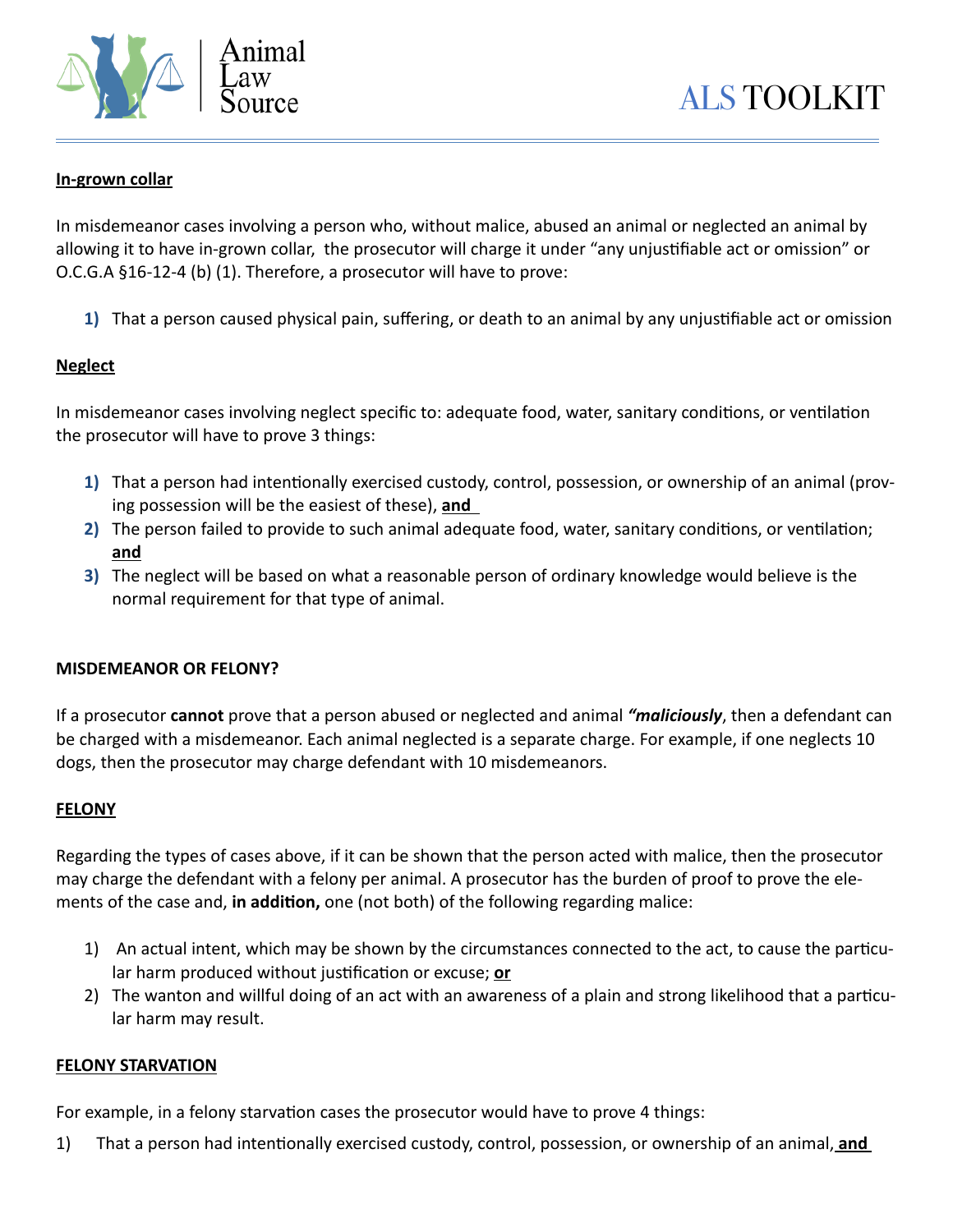

2) The person failed to provide to such animal adequate food; **and**

3) The neglect will be based on what a reasonable person of ordinary knowledge would believe is the normal requirement for that type of animal;

**And** one of the following:

a) that the person did it with an actual intent, which may be shown by the circumstances connected to the act, to cause the particular harm produced without justification or excuse; or

b) The wanton and willful doing of an act with an awareness of a plain and strong likelihood that a particular harm may result.

#### **EXEMPTIONS**

If the actions by the person are **standard practices** for the items exempted in our law, then they will not be prosecuted unless the person is not using standard practice or rises to the level of abuse/neglect. In other words, a person cannot hide behind an exemption if they are truly abusing or neglecting an animal.

#### **DEFENSES**

A threat has to be "imminent" in order to invoke justification. In the special exemptions under (h) (2) B & C, the threat still has to be imminent.

Voting record on this bill http://www.legis.ga.gov/Legislation/en-US/vote.aspx?VoteID=11918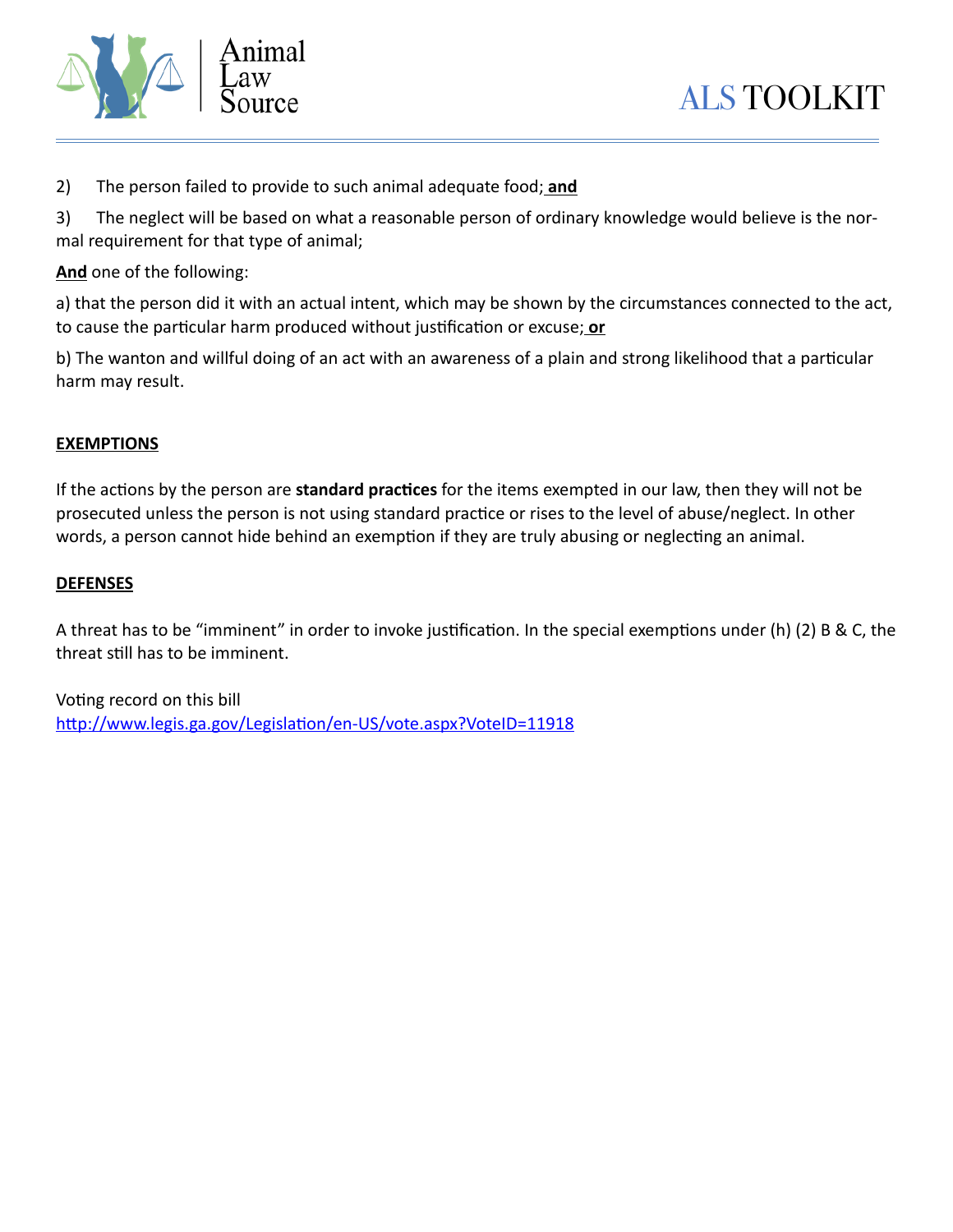

# **NEW LAW**

Ga. Code Ann., § 16-12-4 § 16-12-4. Cruelty to animals Effective: July 1, 2014

(a) As used in this Code section, the term:

 (1) "Animal" shall not include any fish nor shall such term include any pest that might be exterminated or removed from a business, residence, or other structure.

(2) "Malice" means:

(A) An actual intent, which may be shown by the circumstances connected to the act, to cause the particular harm produced without justification or excuse; or

(B) The wanton and willful doing of an act with an awareness of a plain and strong likelihood that a particular harm may result.

(b) A person commits the offense of cruelty to animals when he or she:

(1) Causes physical pain, suffering, or death to an animal by any unjustifiable act or omission; or

(2) Having intentionally exercised custody, control, possession, or ownership of an animal, fails to provide to such animal adequate food, water, sanitary conditions, or ventilation that is consistent with what a reasonable person of ordinary knowledge would believe is the normal requirement and feeding habit for such animal's size, species, breed, age, and physical condition.

(c) Any person convicted of the offense of cruelty to animals shall be guilty of a misdemeanor; provided, however, that any person who has had a prior adjudication of guilt for the offense of cruelty to animals or aggravated cruelty to animals, or an adjudication of guilt for the commission of an offense under the laws of any other state, territory, possession, or dominion of the United States, or of any foreign nation recognized by the United States, which would constitute the offense of cruelty to animals or aggravated cruelty to animals if committed in this state, including an adjudication of a juvenile for the commission of an act, whether committed in this state or in any other state, territory, possession, or dominion of the United States, or any foreign na tion recognized by the United States, which if committed by an adult would constitute the offense of cruelty to animals or aggravated cruelty to animals, upon the second or subsequent conviction of cruelty to animals shall be guilty of a misdemeanor of a high and aggravated nature.

(d) A person commits the offense of aggravated cruelty to animals when he or she:

(1) Maliciously causes the death of an animal;

(2) Maliciously causes physical harm to an animal by depriving it of a member of its body, by rendering a part of such animal's body useless, or by seriously disfiguring such animal's body or a member thereof;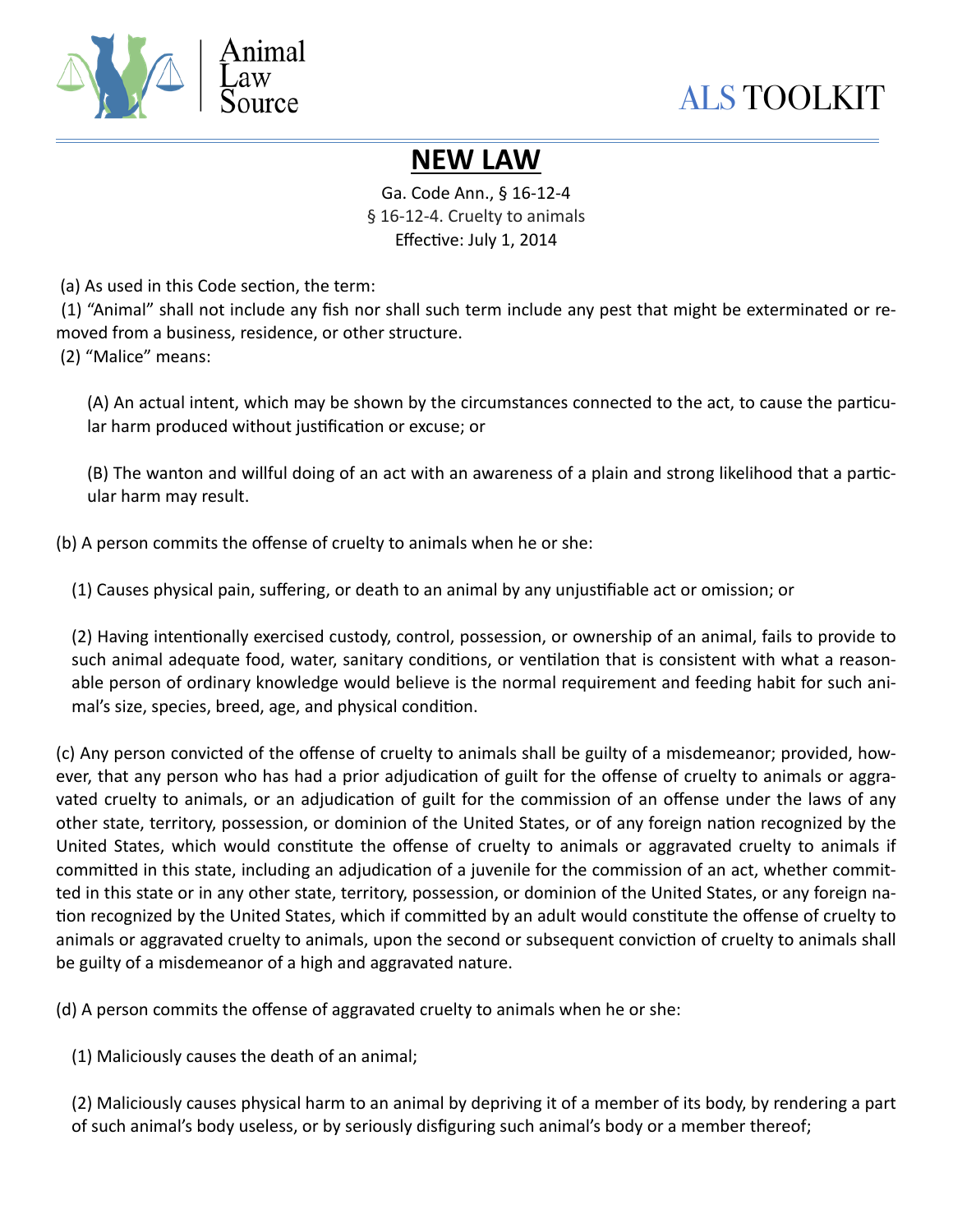



(3) Maliciously tortures an animal by the infliction of or subjection to severe or prolonged physical pain;

(4) Maliciously administers poison to an animal, or exposes an animal to any poisonous substance, with the intent that the substance be taken or swallowed by the animal; or

(5) Having intentionally exercised custody, control, possession, or ownership of an animal, maliciously fails to provide to such animal adequate food, water, sanitary conditions, or ventilation that is consistent with what a reasonable person of ordinary knowledge would believe is the normal requirement and feeding habit for such animal's size, species, breed, age, and physical condition to the extent that the death of such animal results or a member of its body is rendered useless or is seriously disfigured.

(e) Any person convicted of the offense of aggravated cruelty to animals shall be guilty of a felony and shall be punished by imprisonment for not less than one nor more than five years, a fine not to exceed \$15,000.00, or both; provided, however, that any person who has had a prior adjudication of guilt for the offense of aggravated cruelty to animals, or an adjudication of guilt for the commission of an offense under the laws of any other state, territory, possession, or dominion of the United States, or of any foreign nation recognized by the United States, which would constitute the offense of aggravated cruelty to animals if committed in this state, including an adjudication of a juvenile for the commission of an act, whether committed in this state or in any other state, territory, possession, or dominion of the United States, or any foreign nation recognized by the United States, which if committed by an adult would constitute the offense of aggravated cruelty to animals, upon the second or subsequent conviction of aggravated cruelty to animals shall be punished by imprisonment for not less than one nor more than ten years, a fine not to exceed \$100,000.00, or both.

(f) Before sentencing a defendant for any conviction under this Code section, the sentencing judge may require psychological evaluation of the offender and shall consider the entire criminal record of the offender.

(g) The provisions of this Code section shall not be construed as prohibiting conduct which is otherwise permitted under the laws of this state or of the United States, including, but not limited to, agricultural, animal husbandry, butchering, food processing, marketing, scientific research, training, medical, zoological, exhibition, competitive, hunting, trapping, fishing, wildlife management, or pest control practices or the authorized practice of veterinary medicine nor to limit in any way the authority or duty of the Department of Agriculture, Department of Natural Resources, any county board of health, any law enforcement officer, dog, animal, or rabies control officer, humane society, veterinarian, or private landowner protecting his or her property.

 $(h)(1)$  In addition to justification and excuse as provided in Article 2 of Chapter 3 of this title, a person shall be justified in injuring or killing an animal when and to the extent that he or she reasonably believes that such act is necessary to defend against an imminent threat of injury or damage to any person, other animal, or property.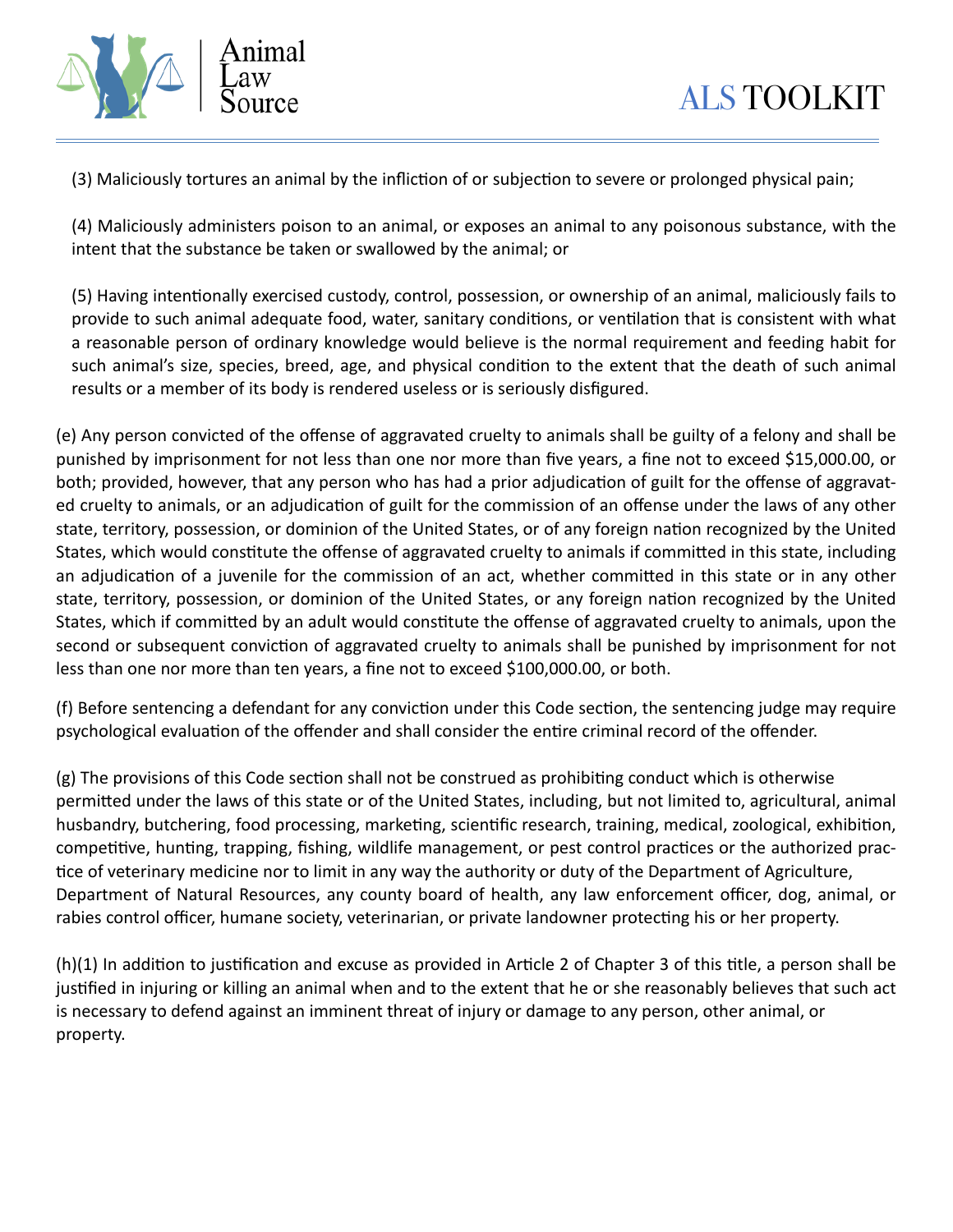

(2) A person shall not be justified in injuring or killing an animal under the circumstances set forth in paragraph  $(1)$  of this subsection when:

(A) The person being threatened is attempting to commit, committing, or fleeing after the commission or attempted commission of a crime;

(B) The person or other animal being threatened is attempting to commit or committing a trespass or other tortious interference with property; or

(C) The animal being threatened is not lawfully on the property where the threat is occurring.

(3) The method used to injure or kill an animal under the circumstances set forth in paragraph (1) of this subsection shall be designed to be as humane as is possible under the circumstances. A person who humanely injures or kills an animal under the circumstances indicated in this subsection shall incur no civil liability or criminal responsibility for such injury or death.

**Credits** Laws 1968, p. 1249, § 1; Laws 1992, p. 1654, § 1; Laws 2000, p. 754, § 12; [Laws 2014, Act 588, § 1, eff.](http://www.westlaw.com/Link/Document/FullText?findType=l&pubNum=1077005&cite=UUID(I4A940580D5-0E11E390D9B-E90265AAB64)&originationContext=document&vr=3.0&rs=cblt1.0&transitionType=DocumentItem&contextData=(sc.UserEnteredCitation))  [July 1, 2014](http://www.westlaw.com/Link/Document/FullText?findType=l&pubNum=1077005&cite=UUID(I4A940580D5-0E11E390D9B-E90265AAB64)&originationContext=document&vr=3.0&rs=cblt1.0&transitionType=DocumentItem&contextData=(sc.UserEnteredCitation)).**Formerly** Code 1933, § 26-2802[.Notes of Decisions \(78\)](http://www.westlaw.com/Link/RelatedInformation/NotesofDecisions?docGuid=NA49243C0E54511E3AFC0C4D6626B95F4&originationContext=document&vr=3.0&rs=cblt1.0&transitionType=NotesOfDecision&contextData=(sc.UserEnteredCitation))Ga. Code Ann., § 16-12-4, GA ST § 16-12-4 Current through Acts 343 to 346, 348 to 631, and 633 to 669 of the 2014 Regular Session.

# **WHAT IS THE DIFFERENCE BETWEEN STATE LAWS RELATED TO ANIMAL CRUELTY & WHICH ONE IS PREFERRED?**

The differences between Title 16's Animal Cruelty Statute vs. Title 4's Animal Protection Act are as follows: In Georgia, there are two statutes that a person may be charged with animal cruelty. Typically, law enforcement officers are trained in Title 16 and will use the "Animal Cruelty Statute" found in O.C.G.A. §16-12-4 and/ or dog fighting statute §16-12-37 (dog fighting), offering both misdemeanor and felony penalties. Cockfighting is considered animal cruelty under the basic statute O.C.G.A. §16-12-4 (per the Attorney General Opinion). However, Title 4 offers the "Animal Protection Act" which includes misdemeanors penalties and broadens the scope of who can enforce. In most criminal courts, Title 16 is preferred because judges and prosecutors are familiar with Title 16. It is important to review both and distinguish the differences so you may utilize the best one for your scenario.

# **FEDERAL GOVERNMENT COOPERATION**

O.C.G.A  $\S$  4-11-12. Cooperation with federal government

The Commissioner may cooperate with the secretary of agriculture in carrying out Public Law 89-544, commonly known as the Animal Welfare Act, as amended by Public Laws 91-579 and 94-279, and the rules and regulations issued by the secretary of agriculture under that act. The Commissioner may promulgate regulations to facilitate cooperation and avoid any unnecessary duplication or conflict of activities by the department and the secretary of agriculture in regulating the activities or areas covered by this article and Public Law 89-544. The regulations may be in addition to other regulations authorized by this article.

History Code 1981, § 4-11-12, enacted by Ga. L. 1986, p. 628, § 1; Ga. L. 1990, p. 328, § 1; Ga. L. 2013, p. 141, § 4/HB 79.

GA. Code 4-11-12 Cooperation with federal government (Georgia Code (2019 Edition))